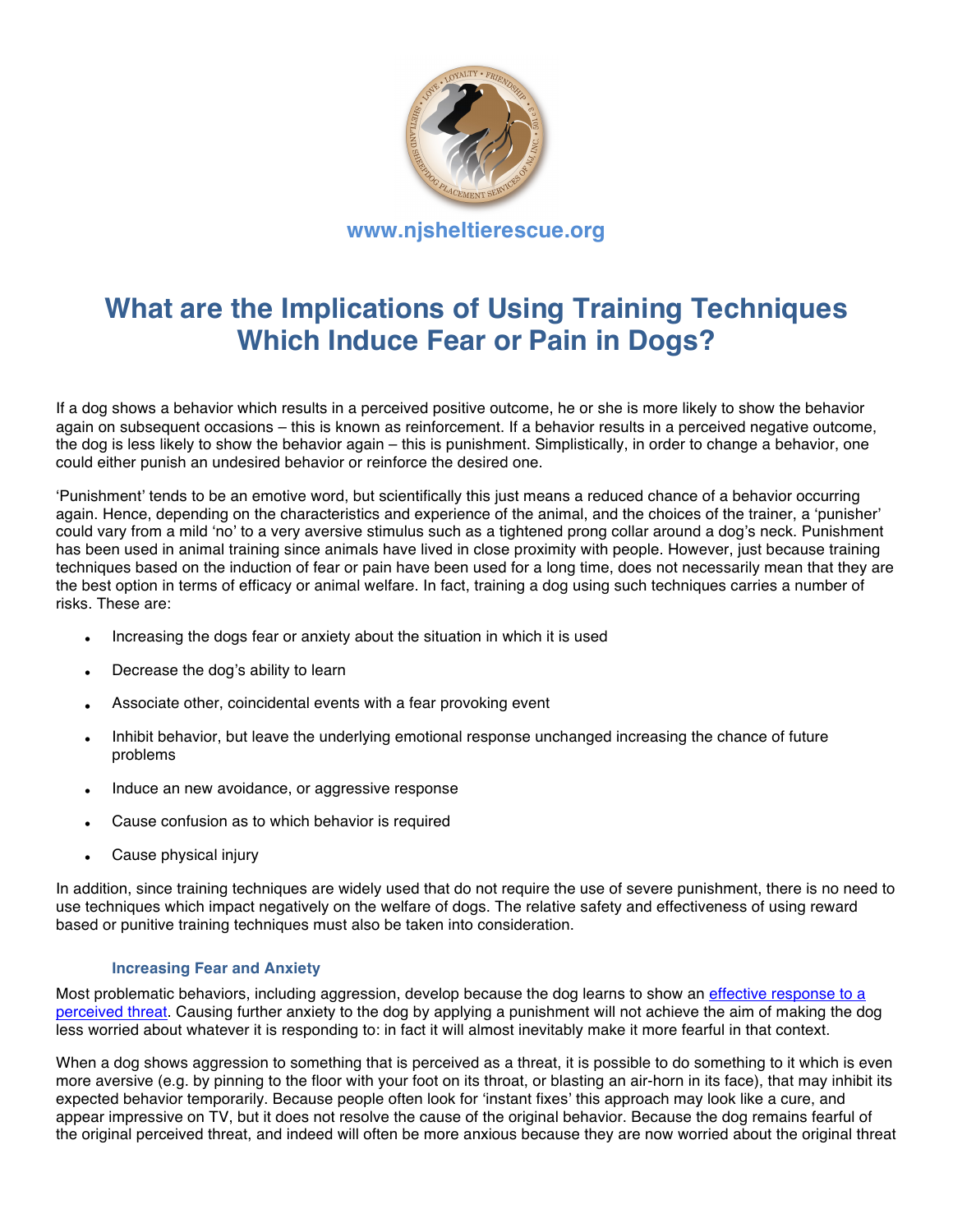

# **www.njsheltierescue.org**

and what their owner will do to them in that context, the behavior will often recur, or different behavioral responses to avoid the threat may develop. This makes sense if you think about it from a human perspective. For example, if you are scared of spiders, you will respond to this fear by trying to avoid close contact with them. Now imagine that someone dragged you up to a spider by pulling you up to a spider by the neck-tie so that it was choking you, and held you there until you stopped struggling – would you feel any different about spiders? Or would you now be worried about spiders and by the presence of the person who tried to ʻcure' you?

#### **Stress and Learning**

Using harsh punishment based techniques to change behavior is frequently counterproductive. There is a complex relationship between physiological stress responses and learning ability, but in general mild stress tends to enhance learning, but higher or more chronic levels of stress actually inhibit the ability of animals to learn, and particularly to consolidate and retrieve memories (Joels et al. 2006; Mendl, 1999). Research suggests that high levels of stress may influence a dog's ability to learn (Walker et al.,1997), therefore the application of severe punishers may also result in a stress response that impedes learning.

## **Risk of the Dog Associating the Punishment with Something Else**

Anxious and fearful responses appear to particularly occur where the punishment is poorly synchronized with the action of the animal (Schalke et al., 2005), in other words when the punishment is poorly timed. After a significant event, such as the application of pressure from a choke chain, the dog will try to identify what events might have predicted this occurrence, either related to its own activity, or things happening in the environment. This means that although the trainer may intend the dog to associate pulling on the lead with the pressure on the neck, the dog may associate the latter with something completely different. Quite often, for example, dogs will associate the pressure from a choke chain with the word ʻheel', but not with their pulling. So, when they hear ʻheel' they tense up and brace themselves for the anticipated pressure. In practice, anything else present when the punishment is used may serve as a discriminative stimulus for the punishment (Polsky, 1994). In other words there is a real danger of an unwanted association being made between the unpleasant punishment and some coincidental stimuli, such as the presence of a person or other animal.

Even when a dog is ʻcaught in the act' and punished, he or she may still not associate the punishment with the undesirable behavior. This is commonly seen, for example, when puppies are smacked by owners for toileting indoors: they don't associate this with where they are peeing, but instead with the presence of the owner, so simply find a place to pee away from the owner rather than learning to go outside. In addition inappropriate levels of punishment may result in an intense fear and avoidance of the location e.g. the back garden.

Of course unintended associations, due to poor trainer timing, or the chance association with another, random, stimulus, occurs as frequently with reward based training as it does with punishment techniques. For example, if an owner recalls their dog, but takes a while getting the toy out of their pocket when he or she returns, they may end up throwing the toy when the dog happens to be turning in a circle, resulting in a dog that comes back and then turns a circle for its reward. However, the long term consequences of these ʻreward mistakes' is much less serious than when punishers are associated with unintended stimuli. Avoidance response to things that are perceived as aversive are likely to be long lasting and resistant to change compared to those occurring as a result of positive reinforcement (Brush, 1957; Solomon et al., 1953). The difficulty in correcting errors when using aversive methods is significant considering the opportunities for unintended associations, and the potential development of fear.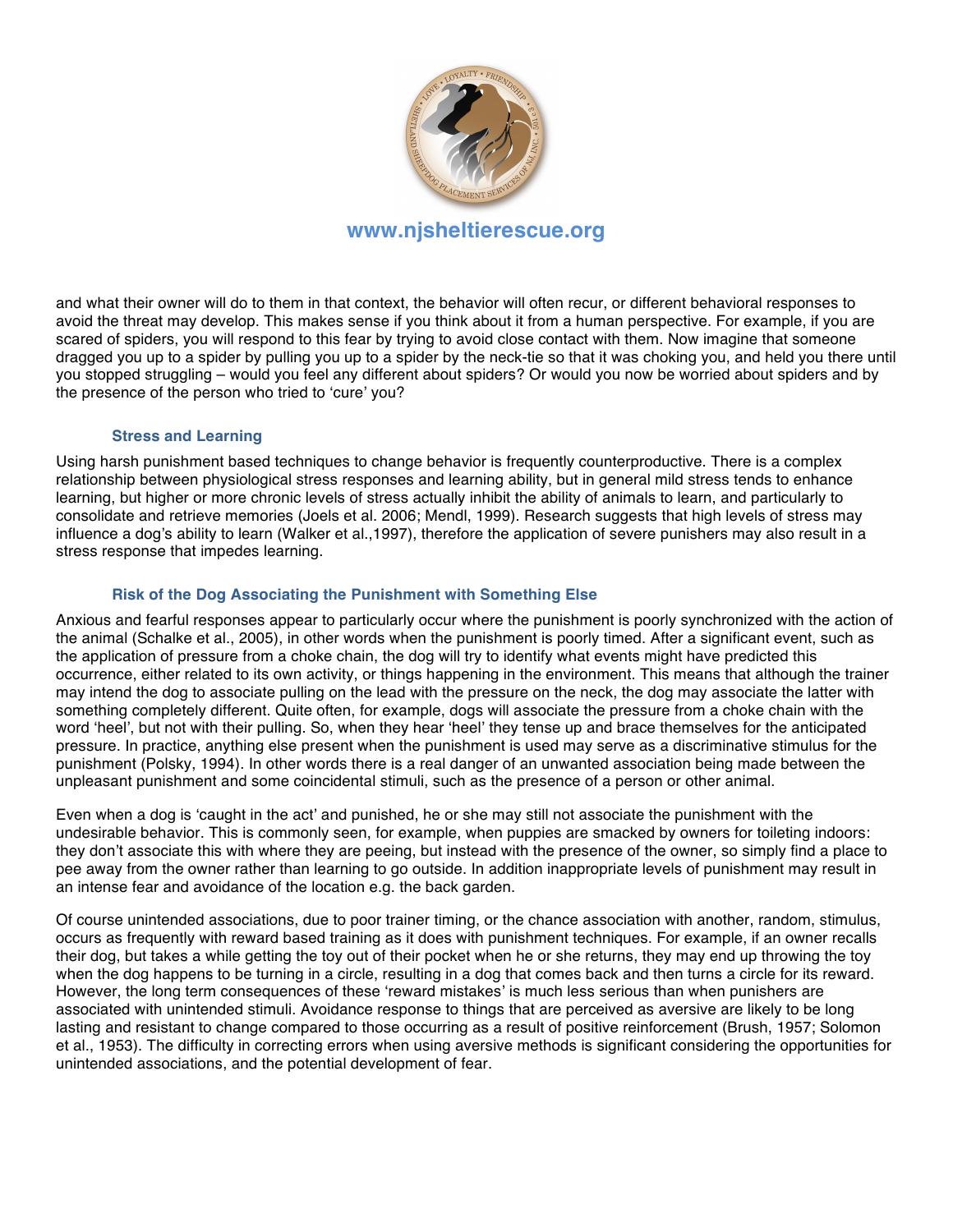

#### **Increasing Aggression and Risk to Owners**

Another drawback of the use of harsh punishment in training dogs is the risk of eliciting or worsening aggression. For example, puppies that are trained using punishment based approaches will have an increased risk of being fearful of hand movement as adults, and have an increased risk of biting (Hunthausen 2009). Although some authors have advocated the use of punishment in the treatment of certain types of aggression in dogs, as pain is a primary cause of aggression (Johnson, 1972), it is clear that the potential exists for a dog to respond aggressively to a nearby person or animal on application of a painful stimulus. The misplaced belief in ʻdominance theory' can lead to owners using punitive types of training which predisposes to aggression (De Keuster and Jung 2009). Reisner et al. (2007), for example, found that 59% of dog bites happened as a consequence of owners attempting to discipline their dogs.

Owners should be particularly cautious of using confrontational or punitive techniques with dogs that have an established aggressive response. Aggression develops as a response to perceived threat either to itself or a valued resource. However, once established, dogs will often have a strong expectation that their aggressive behavior will be successful to avoid the perceived threat. Trying to stop or interrupt such a response has a high risk that the dog will show an increased level of aggression.

## **Confusion as to Which Behavior is Required**

Imagine that you needed to learn a new behavior as a new employee, but in order to teach you this behavior, your new colleagues only shouted at you when you did the wrong thing. You might try a whole range of different possible responses, but may never identify the exact thing that they wanted you to do. Where owners rely mainly on punishment for inappropriate behaviors, it is very difficult for a dog to work out what it is supposed to do. As would also happen to you in your work-place, dogs will tend to either end up becoming very frustrated and showing one of the behavioral consequence of this emotion, such as aggression, or give up entirely and stop trying any behaviors at all.

## **Risk of Physical Injury**

There is also an increased risk of physical injury to the dog where harsh handling is used. Choke/check chains and prong collars can result in laryngeal, esophageal, thyroidal, and tracheal damage (Brammeier et al. 2006).

## **Efficacy of Different Training Approaches**

In order for any form of training to be successful, it is important that the reinforcer or punisher is applied very quickly after the animal's action, in order for the animal to make an association between its own behavior and the consequence of it. In addition, the reinforcer or punisher must be applied at such a level that it either increases or decreases subsequent displays of the behavior. In the case of positive reinforcement, this requires the reward to be something that the animal values, and which creates a positive emotional response. Where punishment is used, it must be aversive enough to create a negative emotional response.

A further problem with the use of aversive stimuli, therefore, lies in the trainer's ability to achieve the optimum level of pain/discomfort required to suppress the target behavior. Understandably, owners tend to begin with a low level of punishment and gradually increase the level of punishment to find the level required to stop the behavior. This is unlikely to be effective as animals can habituate to aversive stimuli when they are incrementally increased.

In order to effectively suppress a behavior, the initial level of punishment needs to be of sufficient severity to suppress the behavior and avoid immediate reappearance. There are ethical concerns and practical problems that arise from this as there is no way of knowing in advance how intense the initial punishment should be for each individual animal, due to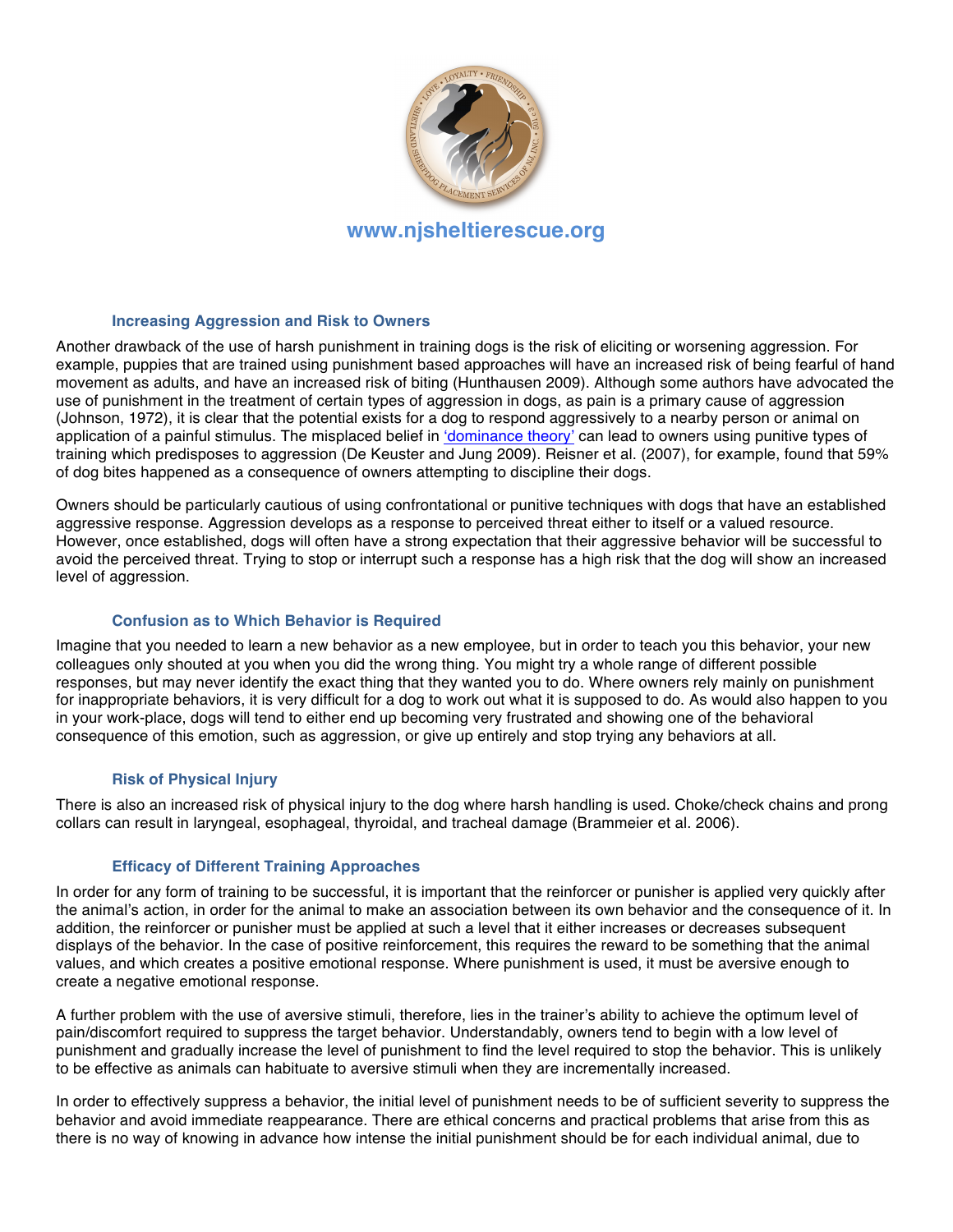

# **www.njsheltierescue.org**

large individual differences between dogs. Even within a single breed, dogs have been shown to have a variable capacity for coping with aversive stimuli (Vincent & Mitchell, 1996). This leads to the problem of determining and administering an appropriate level of punishment (high enough to suppress the behavior, but not so high that it causes a prolonged fear or anxiety response) for each individual dog.

Research also suggests that training using positive reinforcement based methods is more likely to be successful than those based on punishment (Hiby et al., 2004). The study also found that the use of punishment techniques in the training of dogs was associated with an increase in the incidence of problem behaviors.

#### **Conclusions**

Accurately determining the underlying motivation for a behavior requires specialist expertise, as does assessing the risk that an aversive experience might actually increase the severity of a problem behavior or induce new ones. Because of the serious risks of using punishment based techniques, even when applied ʻaccurately', most professional behavioral clinicians very rarely advocate the use of any punishment based training techniques in the modification of dog behavior. As owners, trainers or clinical behaviorists, we all share a responsibility to the welfare our dogs to use the least aversive methods available to us to change our dog's behavior without the need for pain or fear.

#### **References;**

Brammeier et al. (2006) Good trainers: How to identify one and why this is important to your practice of veterinary medicine. Journal of Veterinary Behavior, 1, 47-52.

Brush, F.R. (1957) Effects of shock intensity on the acquisition and extinction of an avoidance response in dogs. Journal of Comp Physiol Psychol 50, 547-552

De Keuster, T. and Jung, H. (2009). Aggression towards familiar people and animals. In Horwitz, D.F. and Mills, D.S. BSAVA Manual of Canine and Feline Behavioural Medicine. 2nd ed. 182-210.

MNHiby EF, Rooney NJ, Bradshaw JWS (2004). Dog training methods: their use, effectiveness and interaction with behaviour and welfare. Animal Welfare, 13 (1): 63-69

Hunthausen, W. (2009). Preventative behavioural medicine for dogs. In Horwitz, D.F. and Mills, D.S. BSAVA Manual of Canine and Feline Behavioural Medicine. 2nd ed. 65-74

Joels, M., Pu, Z., Wiegart, O. et al. (2006). Learning under stress: how does it work? Trends in Cognitive Science, 10, 152-158.

Johnson, R.L. (1972) Aggression in man and animals, Saunders, Philadelphia.

Mendl, M., (1999). Performing under pressure: stress and cognitive function. Applied Animal Behaviour Science, 65, 221- 244

Polsky RH (1994). Electronic shock collars – are they worth the risks? Journal of the American Animal Hospital Association, 30 (5), 463-468

Reisner, I.R., Shofer F.S., Nance, M.L., (2007) Behavioral assessment of child-directed canine aggression, Injury Prevention, 13, 348-351